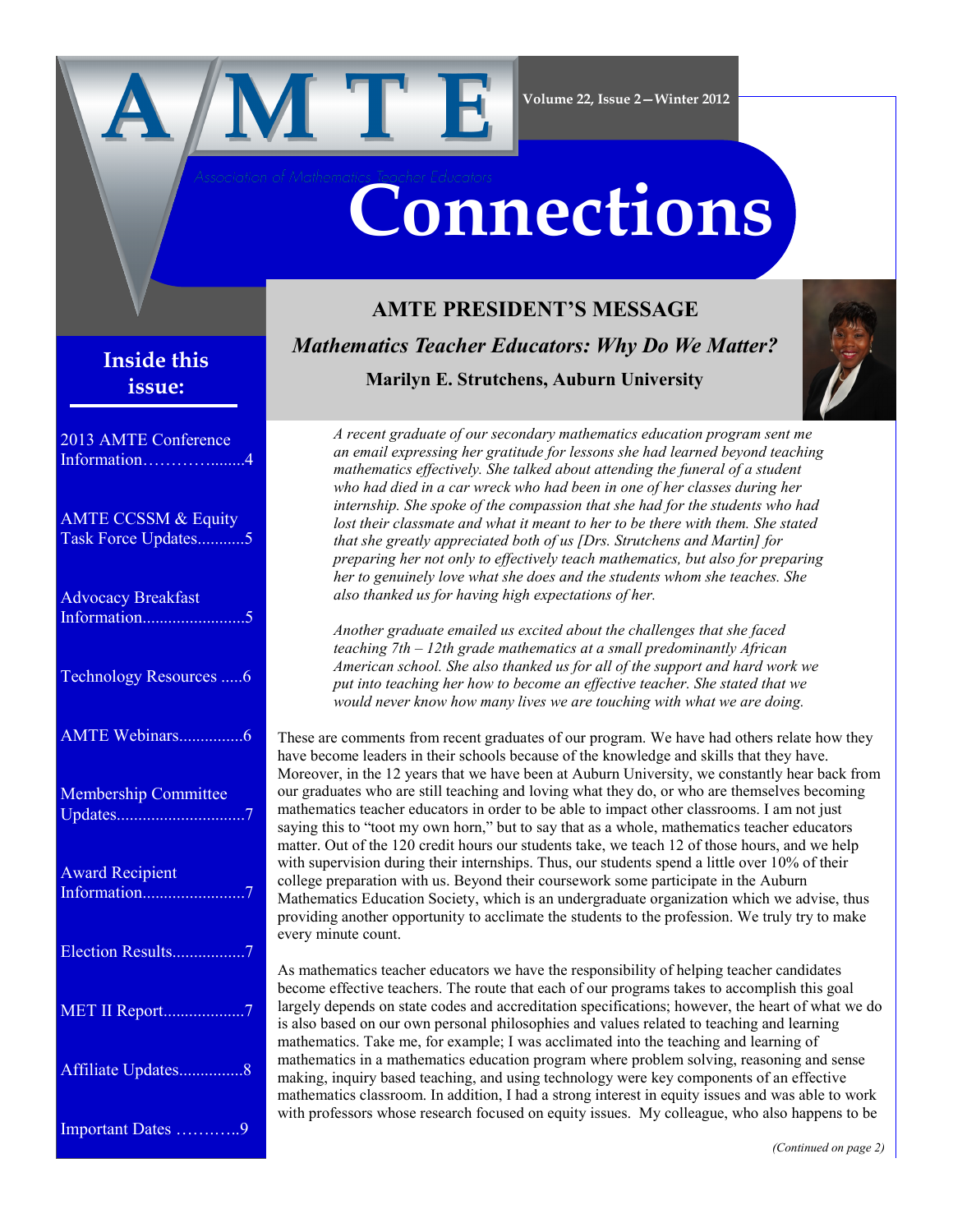

**The Association of Mathematics Teacher Educators [www.amte.net](http://www.amte.net)**

#### **President**

Marilyn Strutchens Department of Curriculum &Teaching Auburn University (334) 844-6838 [strutme@auburn.edu](mailto:strutme@auburn.edu) 

**President-elect** Fran Arbaugh Curriculum & Instruction Penn State University [arbaugh@psu.edu](mailto:arbaugh@psu.edu)

**Secretary** Maggie B. McGatha Department of Middle & Secondary Education University of Louisville [maggie.mcgatha@louisville.edu](mailto:maggie.mcgatha@louisville.edu) 

**Treasurer** Lynn Stallings Department of Secondary & Middle Grades Education Kennesaw State University [lstallin@kennesaw.edu](mailto:lstallin@kennesaw.edu)

**Board Members at Large** Stephen J. Pape School of Education Johns Hopkins University [Stephen\\_Pape@jhu.edu](mailto:Stephen_Pape@jhu.edu)

Amy Roth McDuffie Department of Teaching and Learning Washington State University, Tri-Cities [mcduffie@tricity.wsu.edu](mailto:mcduffie@tricity.wsu.edu)

Beth Herbel-Eisenmann Teacher Education Michigan State University [bhe@msu.edu](mailto:bhe@msu.edu)

**Executive Director** Nadine Bezuk School of Teacher Education San Diego State University (619) 594-3971 [nbezuk@mail.sdsu.edu](mailto:nbezuk@mail.sdsu.edu)

**Affiliate Director** Sandi Cooper Department of Curriculum & Instruction Baylor University [Sandra\\_Cooper@baylor.edu](mailto:Sandra_Cooper@baylor.edu)

**Conference Director** Susan Gay Department of Curriculum & Teaching University of Kansas [sgay@ku.edu](mailto:sgay@ku.edu)

**Sponsorship Director** Jeffrey Wanko Department of Teacher Education Miami University [wankojj@muohio.edu](mailto:wankojj@muohio.edu)

**Newsletter Editor** Trena L. Wilkerson Department of Curriculum and Instruction Baylor University [Trena\\_Wilkerson@baylor.edu](mailto:Trena_Wilkerson@baylor.edu)

**Publications Director** Christine A. Browning Department of Mathematics Western Michigan University [christine.browning@wmich.edu](mailto:christine.browning@wmich.edu)

**Website Director** Tim Hendrix Dept. of Mathematics & Computer Science Meredith College [hendrixt@meredith.edu](mailto:hendrixt@meredith.edu)

> *AMTE Connections Winter 2012*

## **Page 2 President's Message** (continued from page 1)

my spouse, has a similar orientation except his research focused more on process-oriented curriculum.

Along with our beliefs and education related to the teaching and learning of mathematics, we bring our experiences from being in the classroom as teachers and from working with administrators, parents and other stakeholders around educational issues. Further, our continuous work with both inservice and preservice teachers helps us to stay abreast of the issues they face and the needs that they have. Finally, through our constant interactions with other mathematics teacher educators and researchers, whether face-to-face at AMTE's annual meetings and other conferences, electronically through online events like AMTE's webinars or via email, or through their published research and other writings (including the *Mathematics Teacher Educator*), we are aware of issues that go beyond our state and local area. Throughout the nearly 12 years we have worked together, we have emphasized the tenets of the National Council of Teachers of Mathematics Standards documents (NCTM, 1989, 1991, 1995, & 2000) and their more recent *Curriculum Focal Points for Prekindergarten through Grade 8 Mathematics: A Quest for Coherence and Focus in High School Mathematics Series.* Currently, we are helping our teacher candidates and the practicing teachers with whom we work make the connections between the Common Core State Standards (Common Core State Standards Initiative, 2010) and the aforementioned NCTM documents, especially the process standards and the standards of mathematical practice. We have also stressed to our teacher candidates that they need to help their students develop a relational understanding of mathematics (Skemp, 1987), which includes both conceptual and procedural knowledge of a concept or skill and the connections between the two.

We try to create learning environments for our teacher candidates similar to what we would like them to provide for their students. We further emphasize a theme coined for our Math and Science Partnership grant: "It is not just what you teach, but it is how you teach." Since we are both involved nationally and attend professional meetings, our teacher candidates see us as constantly seeking ways to improve what we do in order to help them become successful teachers. In addition, we work with inservice teachers in ways that inform the work we do with preservice teachers and vice versa. We also try to place our teacher candidates in field experiences that will help them to practice what they are learning in their program.

I have discussed many of the things that we do at my university, which provides an inkling of why mathematics educators matter. Now, I will make it more explicit. We matter because we serve as bridges between all of the other components of teacher candidates' programs. In some instances, we help them to connect the mathematics that they are learning in their advanced mathematics courses to the mathematics they will teach. We help teacher candidates connect the information that they learn in their educational foundations courses to the pedagogical strategies and knowledge of students that they need in an equitable mathematics classroom. We provide our teacher candidates with experiences that enable them to learn how to write an effective lesson, orchestrate discourse, facilitate cooperative learning groups, create equitable classroom environments, maintain the cognitive demand of tasks (cf. Stein, Smith, Henningsen, & Silver, 2000), use multiple entry levels and other kinds of tasks that engage all students, and assess students in a variety of meaningful ways. We also require them to reflect on their own learning, as well as the learning opportunities, which they provide for their students.

We work across a range of constituencies to ensure our teacher candidates' success. We regularly collaborate with mathematicians at our university as we think about their mathematical preparation. And we partner with practicing teachers who serve as mentors for our candidates, supporting them in their journeys as teacher leaders and mentors, but also collaborating with them to provide critical feedback that will help candidates reach

*(Continued on page 3)*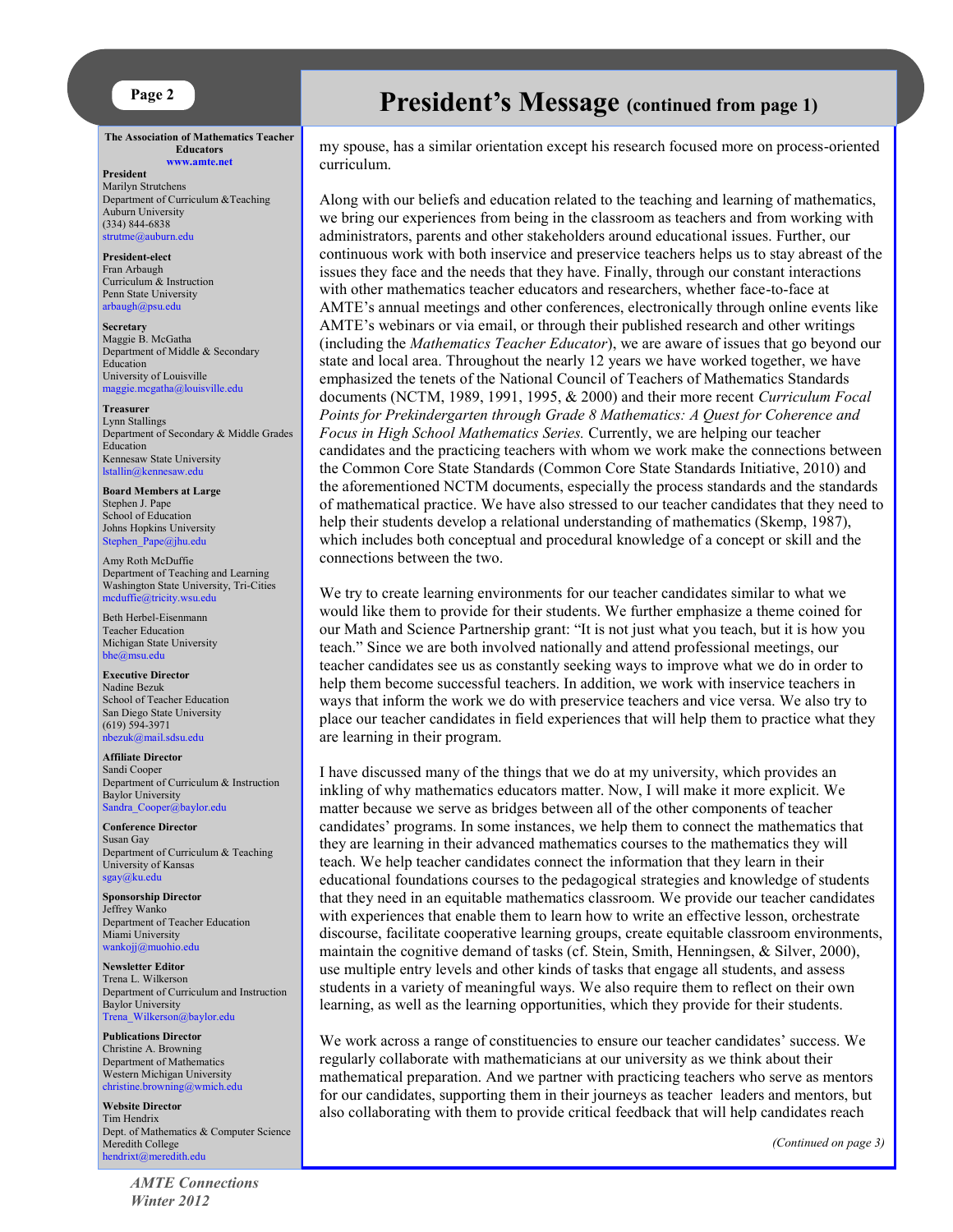their full potential. We navigate (and sometimes challenge) state requirements to ensure that they are fully certified.

Just as it is exciting for a mathematics teacher to see a student become enthusiastic about solving a problem and truly understand what he/she did, it is exciting for mathematics teacher educators to see a teacher candidate orchestrate a lesson in which learning took place for most or all of the students, and seeing the candidate's enthusiasm in knowing that he/she made a difference adds another level of fulfillment.

As mathematics teacher educators, many of us reside in the intersection of mathematicians, mathematics teachers, researchers, and others. We bring this unique perspective to the table that enables us to push our teacher candidates in ways that go beyond just knowing mathematics or how to teach. We help teacher candidates to become multifaceted teachers with multiple types of knowledge about the subject and the students whom they teach.

We are mathematics teacher educators. What we do makes a difference…. I challenge you to not only count the ways, but to also let it be known.

References

Common Core State Standards Initiative. (2010). *Common Core State Standards for mathematics. Retrieved from* [www.](http://www.corestandards.org/assets/CCSSI_Math%20Standards.pdf)corestandards.[org/assets/CCSSI\\_Math%20Standards.pdf](org/assets/CCSSI_Math%20Standards.pdf)

National Council of Teachers of Mathematics. (1989). *Curriculum and Evaluation Standards for School Mathematics.* Reston, VA: Author.

- National Council of Teachers of Mathematics. (1991). *Professional Standards for Teaching Mathematics*. Reston, VA: Author.
- National Council of Teachers of Mathematics. (1995). *Assessment Standards for School Mathematics*. Reston, VA: Author.

National Council of Teachers of Mathematics. (2000). *Principles and standards for school mathematics*. Reston: Author.

- National Council of Teachers of Mathematics. (2006). *Curriculum focal points for prekindergarten through grade 8 mathematics: A quest for coherence*. Reston, VA: Author.
- National Council of Teachers of Mathematics. (2009). *Focus in high school mathematics: Reasoning and sense making*. Reston, VA: Author.
- Skemp, R. R. (1987). *The psychology of learning mathematics*, expanded American edition, Hillsdale, NJ: Lawrence Erlbaum Associates.

Stein, M. K., Smith, M. S., Henningsen, M. A., & Silver, E. A. (2000). *Implementing standards-based mathematics instruction: A casebook for professional development*. New York: Teachers College Press.

## **2013 Annual Conference Deadlines**

**Late Registration Payment MUST BE RECEIVED: January 11, 2013 Conference Dates: January 24-26, 2013**

*AMTE Connections Winter 2012*

See pages [4](#page-3-0) and [5](#page-4-0) for more information on hotels, registration and program.

*We* (MTEs) *help teacher candidates to become multifaceted teachers with multiple types of knowledge about the subject and the students whom they teach.*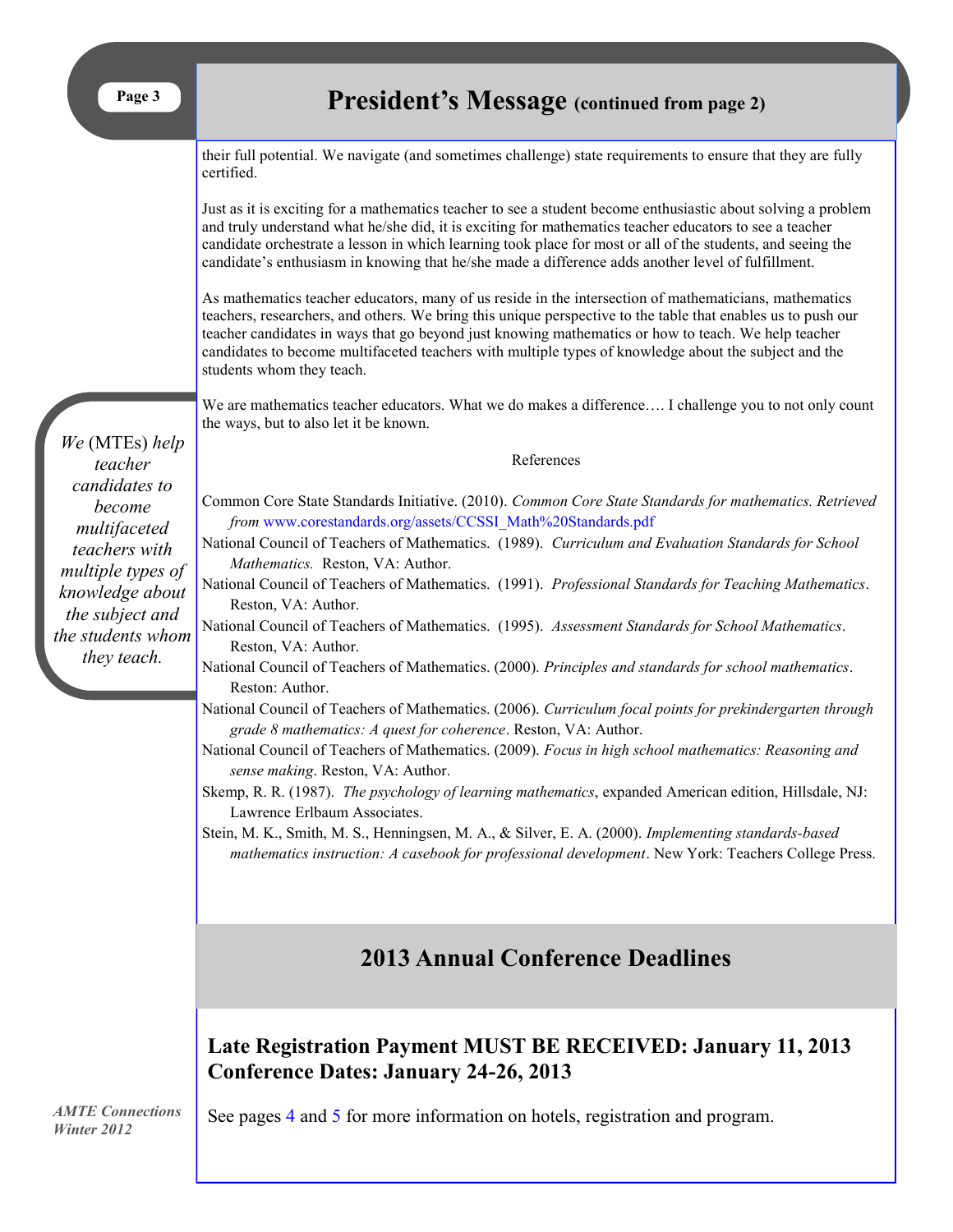<span id="page-3-0"></span>

| <br>r. |  |
|--------|--|
|--------|--|

## **The Association of Mathematics Teacher Educators (AMTE) Seventeenth Annual Conference Orlando, FL January 24-26, 2013**

## **Conference Registration and Hotel Reservation Information**

The Seventeenth Annual Conference will be held at the Rosen Plaza Hotel in Orlando, FL from Thursday, January 24 through Saturday, January 26, 2013. Remember that conference sessions begin on Thursday morning at 9:00 a.m. Lunch on Thursday is provided along with all of the other meals you are accustomed to having during the conference. The conference will conclude at 1:15 p.m. on Saturday.

The conference site is the Rosen Plaza Hotel in Orlando, FL. The hotel room rate is \$159 for a single or double room. As cancellations are made, there may still be guestrooms available at our special conference rates. Hotel reservations can be made using the link on the [AMTE website](http://www.amte.net/conferences/conf2013) or by calling Rosen Call Center at 800-627-8258. Be sure to mention "AMTE Conference" when you call.

Final late Registration fee must be received by January 11, 2013

The *Grupio*

at the 2013 Conference. Information for downloading coming soon to the AMTE website!

Information about traveling to Orlando and the Rosen Plaza Hotel is on the [AMTE website](http://www.amte.net/conferences/conf2013) along with the preliminary program link. Program information will be updated over the next few weeks and a final program will be posted by early January.

# **Conference Highlights**

#### **Thursday**

A full slate of conference sessions will begin at 9:00 a.m. Breakfast is on your own. Lunch and afternoon break will be provided and are included in the registration fee. During lunch, the Mentoring Committee has selected topics and facilitators for discussion groups; we hope you will join a group discussing a topic of interest.

Session highlights include a presentation by **last year's Early Career Award Winner**, **Tim Boerst,** and a session on **The Mathematical Education of Teachers II** by **Jim Lewis, Sybilla Beckmann, and Denise Spangler**.

**Eric (Rico) Gutstein**, University of Illinois at Chicago, is the speaker at the **Thursday General Session** from 5:00 to 6:30 p.m. The title of his presentation is "Mathematics Education in a Time of Crisis: For What Purpose?" Dinner Thursday evening is on your own.

### **Friday**

conference app will be available Conference sessions will begin on Friday at 8:00 a.m. Friday's continental breakfast, lunch, and dinner are included with the registration fees along with an afternoon break. AMTE committees will meet during lunch.

> Session highlights include a presentation by this year's winner of the Nadine Bezuk Award for Excellence in Leadership and Service in Mathematics Teacher Education, Anne Collins, Lesley University, entitled "What Works In Improving Inservice Teacher and Student Achievement in Mathematics" and a special Equity Learn -Reflect strand ([page 5\)](#page-4-0) that will culminate Friday afternoon with a discussion of equity issues led by the AMTE Equity Task Force and **Rico Gutstein.**

Beginning at 5:15 p.m., the **Judith Jacobs Lecture** will be given by **Karen Karp**, University of Louisville. The title of her presentation is "The Invisible 10% - Preparing Teachers to Teach Mathematics to Students with Special Needs."

Following dinner, the CCSSM Taskforce will host their second Swap Meet. See [page 5](#page-4-0) for more information.

#### **Saturday**

Conference sessions will begin on Saturday at 8:00 a.m. Continental breakfast and lunch are included with the registration fees. Members of AMTE affiliates will meet during breakfast. The AMTE Business Meeting will be held during lunch. The conference will conclude by 1:15 p.m.

*AMTE Connections Winter 2012*

We look forward to seeing you in January in Orlando!

*Susan Gay, AMTE Conference Director, [sgay@ku.edu,](mailto:sgay@ku.edu) University of Kansas, KS*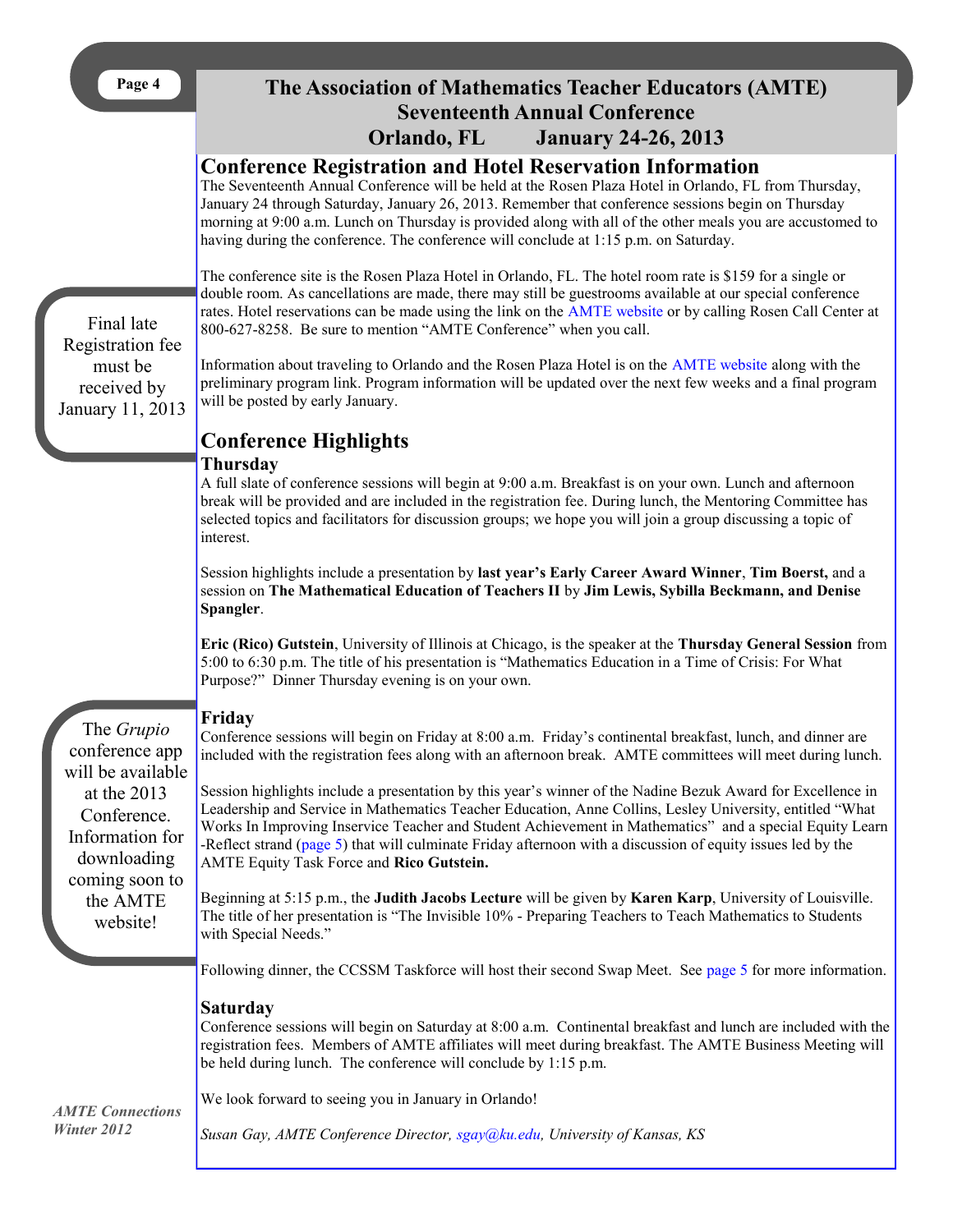<span id="page-4-0"></span>**Page 5**

*Mathematics Teacher Educator*  Journal now accepting submissions. Learn more at [http://www.amte.net/](http://www.amte.net/publications/mte) [publications/mte.](http://www.amte.net/publications/mte)

## **AMTE Common Core State Standards Task Force Conference Information**

**CCSSM Swap Meet:** Again, at this year's Annual Conference the CCSSM Task Force will host an opportunity for members to share learning tasks for prospective and practicing teachers. The Swap Meet will take place on Friday evening, following dinner. To see samples of ideas shared last year check out the following website: [http://www.amte.net/resources/ccssm/swapmeet.](http://www.amte.net/resources/ccssm/swapmeet) Soon, you should be receiving an email invitation with a link to submit your intent to participate. Watch your email for more information.

The CCSSM Task Force invites all AMTE members to become more informed about the CCSSM and to share and discuss resources for implementing the CCSSM. The AMTE Resources for the Common Core State Standards for Mathematics website at <http://www.amte.net/resources/ccssm> includes links to ways to participate and resources that members may find useful, including "Alphabet Soup--Your User's Guide to all things Common Core!"

All AMTE members are invited to share and discuss ideas and issues concerning the CCSSM using the online Mathematics Teaching Community, [https://mathematicsteachingcommunity.math.uga.edu/,](https://mathematicsteachingcommunity.math.uga.edu/)  which is an online community for everyone who teaches (or taught) mathematics at any level from PreK through college. Members can post submissions, which can be anything for or about mathematics teaching, such as activities, questions, or links to useful resources. Members tag their submissions and anyone (members and non-members) can use tags (such as CCSS) to search for topics of interest. Further information about the site can be found in the FAQ and in postings with the "meta" tag. Mathematics teacher educators are encouraged to use this online community for discussions about solutions or problems incorporating CCSSM into mathematics content and methods courses as well as professional development situations.

Lynn Breyfogle, AMTE CCSSM Task Force Chair, Bucknell University, *[lynn.breyfogle@bucknell.edu](mailto:lynn.breyfogle@bucknell.edu)* 

## **Equity Task Force Conference Information**

Visit the [AMTE Affiliates](http://www.amte.net/affiliates)  [page](http://www.amte.net/affiliates)  for more information on affiliates, resources and the process for affiliate.

The Equity Task Force is happy to announce that there will be a **"Learn & Reflect"** strand focused on equity at AMTE this year, adopting a similar structure as the one used by NCTM. The Equity Learn  $\&$ Reflect strand will kick off with Rico Gutstein's opening plenary on Thursday evening. At the end of Rico's talk, the Equity Task Force will pose five reflection questions for AMTE attendees to consider as they move through conference sessions. On Friday, there will be a set of equity-related sessions designated as part of the Learn & Reflect strand. People who are interested will attend all of these sessions together to have a common experience focused on equity and teacher education. During the final session on Friday, the participating attendees will assemble for the "Reflection and Action: Debriefing on the Equity Strand" session. At this session, the Equity Task Force members and Rico Gutstein will facilitate small group discussions about the focus questions that were posed at Thursday's opening plenary and then groups will report out to share their reflections and plan for action.

## **Advocacy Breakfast Conference Information**

The Advocacy Breakfast will take place Friday, January 25, 2013 from 7:00 to 8:00 a.m. in Jack's Place Restaurant of the Rosen Plaza Hotel. Ken Krehbiel, the National Council of Teachers of Mathematics Associate Executive Director for Communications, will provide insight on the Reauthorization of ESEA (NCLB), Race to the Top Support, funding for the National Science Foundation and Department of Education Programs of interest to our members, and other issues of importance to our organization.

for affiliates, how to locate one near you, becoming an AMTE

*AMTE Connections Winter 2012*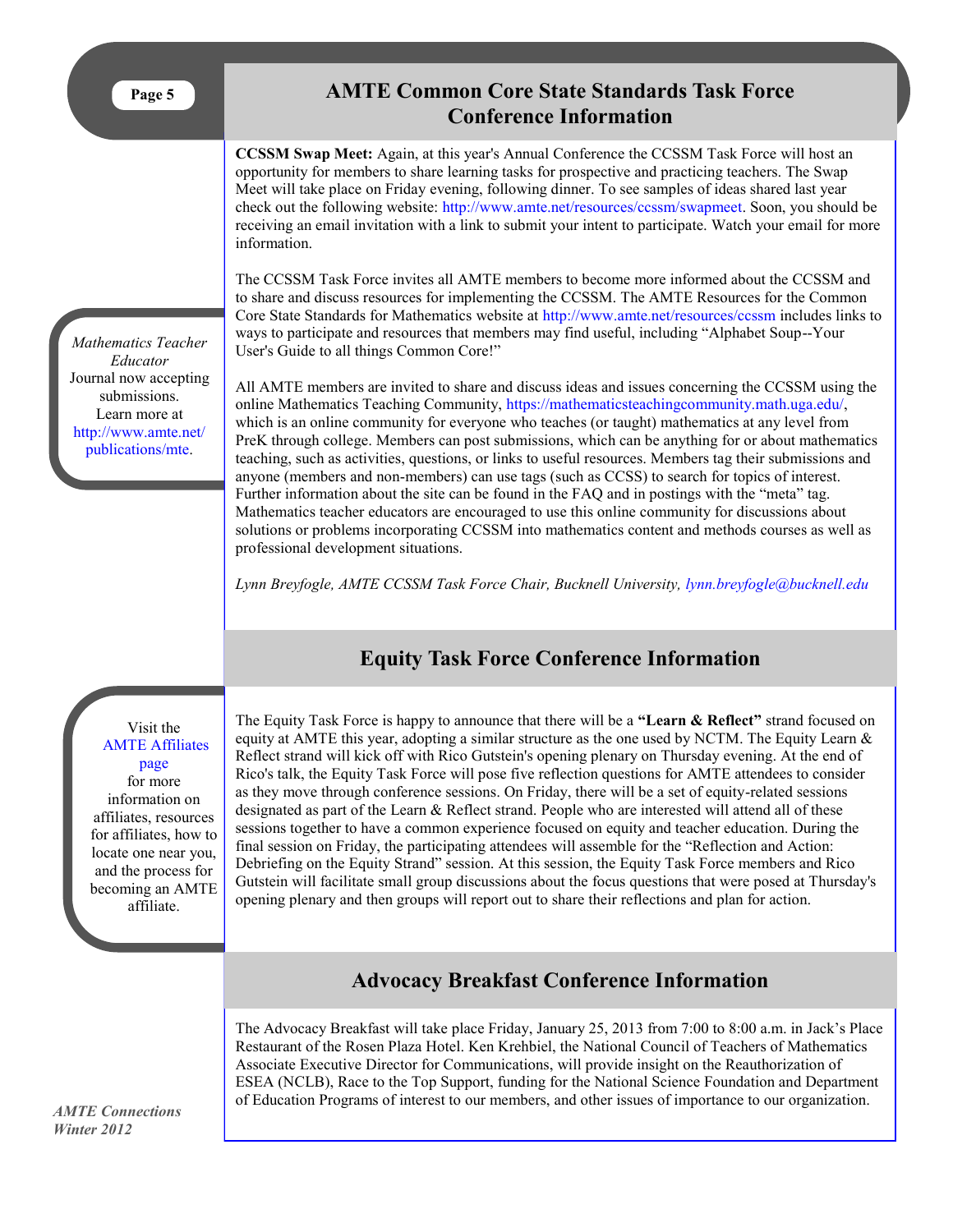## <span id="page-5-0"></span>**Technology Resources for Mathematics Teacher Educators**

Online opportunities for high quality professional development are especially attractive to inservice teachers, but developing such courses from scratch can be a daunting endeavor for mathematics teacher educators.

Ed Tech Leaders Online (ETLO) offers 25 online professional development courses for K-12 mathematics teachers. ETLO courses include four to six sessions of content with web-based readings and resources, interactive multimedia activities, a culminating final project implementation, facilitated online discussions and other opportunities for ongoing interaction among the participants.

ETLO provides the web hosting and course delivery software if needed, or courses can be exported to local *Moodle*, *Blackboard*, *Desire2Learn*, *Epsilen*, *itslearning*, *Angel* and compatible course management systems.

ETLO also provides webinars and programs in facilitator training and online course design that may be of interest to mathematics teacher educators. For more information, see <http://www.edtechleaders.org/online-professional-development/courses-k-12-educators>

*Submitted by Tom Dick, Chair, AMTE Technology and Mathematics Teacher Education Committee Oregon State University, [tpdick@math.oregonstate.edu](mailto:tpdick@math.oregonstate.edu)*

## **New AMTE Webinars! Join in the Discussion!**

AMTE is excited to announce new webinars for its members. The first two were held in fall of 2012 and have been archived on the [AMTE website.](http://www.amte.net) These can be accessed free of charge by AMTE members.

#### **ARCHIVED TOPICS**

#### *Promoting Equity in PreK-8 Mathematics Teacher Preparation*

Presenters: TEACH Math project researchers, Corey Drake, Michigan State University. Co-Principal Investigators (presented alphabetically) include Julia Aguirre, University of Washington – Tacoma; Tonya Gau Bartell, Michigan State University; Mary Q. Foote, Queens College, CUNY; Amy Roth McDuffie, Washington State University Tri-Cities, and Erin Turner, University of Arizona.

#### *Developing Political Knowledge for Teaching Mathematics*

**Presenter:** Rochelle Gutiérrez

#### **UPCOMING WEBINAR**

A third webinar is scheduled for **February 19, 2013**. We encourage you to register for the webinar as soon as registration is opened by visiting the **AMTE** website. The topic is:

#### *Orchestrating Productive Discussions of Cognitively Challenging Tasks*

A key challenge mathematics teachers face in enacting ambitious forms of instruction is to orchestrate discussions that use students' responses to instructional tasks in ways that advance the mathematical learning of the whole class.

In particular, teachers are often faced with a wide array of student responses to complex tasks and must find a way to use them to guide the class towards deeper understandings of significant mathematics. This webinar focuses on a model for effective use of student thinking in whole-class discussions that has the potential to make such teaching manageable for more teachers and help teachers orchestrate discussions that move beyond showing and telling.

**Presenter:** Peg Smith, University of Pittsburgh **Date:** February 19, 2013 **Time:** 1:00 p,m. Pacific, 2:00 p.m. Mountain, 3:00 p.m. Central, 4:00 p.m. Eastern Join the next AMTE webinar on February 19, 2013!

*AMTE Connections Winter 2012*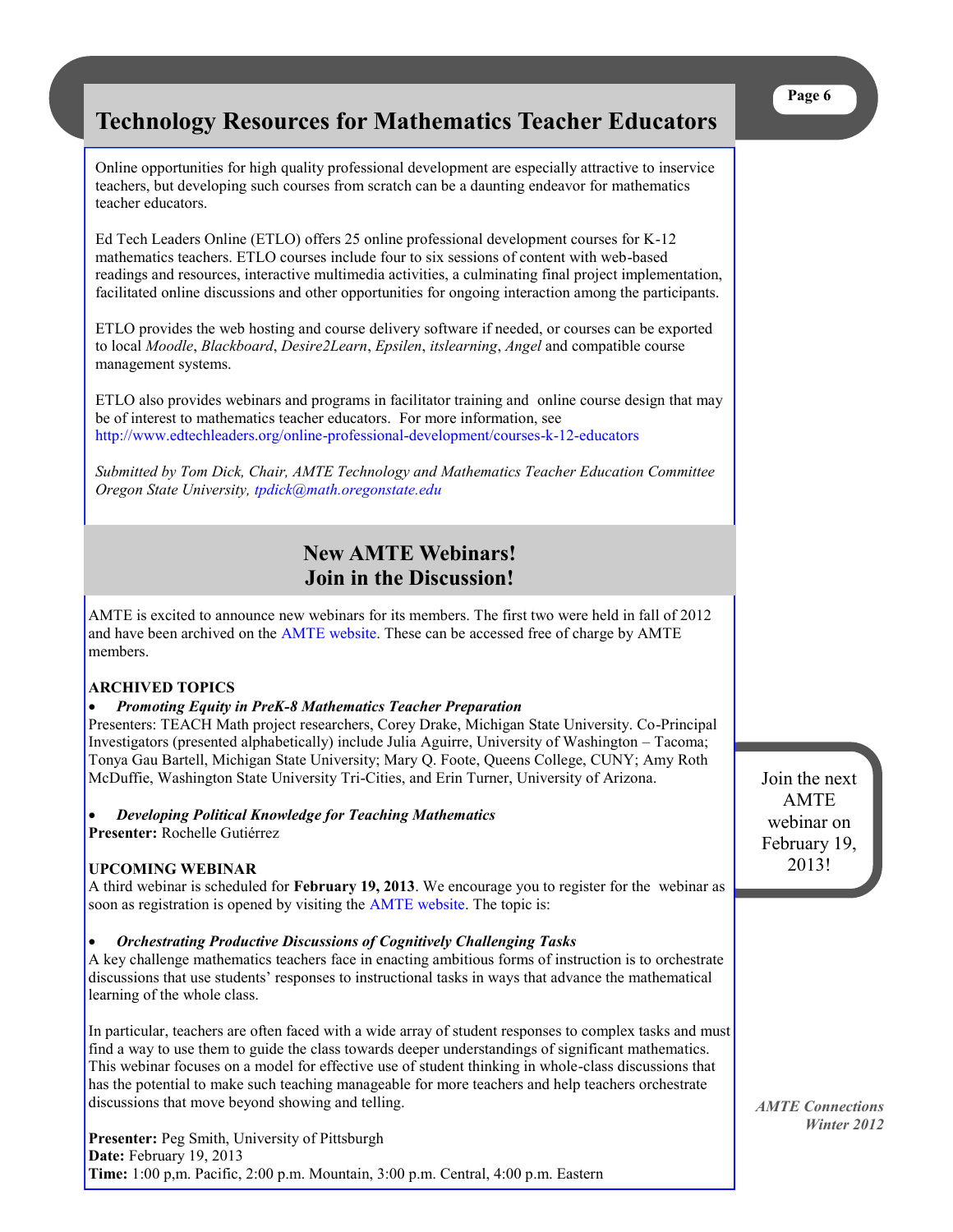## **AMTE Membership Committee Update**

<span id="page-6-0"></span>The AMTE membership committee has undertaken two initiatives to increase membership and to better serve our current members. The accomplishments are as follows: (1) We have drafted a sample email that we are asking current members to send to non-member colleagues at their University to recruit colleagues to join AMTE. We hope that current AMTE members, when they receive this email, will forward it to colleagues asking them to join AMTE. We hope that a personal recruiting approach from a colleague will result in new members. Please look for this sample email soon. (2) We have initiated a survey of membership so that we can better assess your needs. We hope that you were able to complete the survey. The committee is reviewing the results and will make suggestions to the Board based on members' input.

*Chair: Eric Milou, Rowan University, [milou@rowan.edu](mailto:milou@rowan.edu) Members: Adele Hanlon, Andrew Tyminski, Lisa Kasmer, Travis Miller, Jennifer Luebeck Board Representative: Maggie B. McGatha*

## **Congratulations to AMTE's 2013 Award Recipients**

Award recipients will be recognized at the 2013 AMTE Annual Conference in Orlando, FL.

**AMTE Nadine Bezuk Excellence in Leadership and Service Award**  Anne Collins, Lesley University

**The AMTE Early Career Award** Anderson Norton III, Virginia Polytechnic Institute and State University

**AMTE Susan Gay Conference Travel Scholarship Recipients** David Glassmeyer, University of Northern Colorado Casey Hawthorne, San Diego State University/University of California at San Diego Hyunyi Jung, Purdue University Alison Mall, University of Louisville

*Doug Corey, Chair, AMTE Awards Committee, [corey@mathematics.byu.edu](mailto:corey@mathematics.byu.edu)*

## **Congratulations to newly elected AMTE Treasurer and Board Member-at-Large**

**AMTE Treasurer AMTE Board Member-at-Large** Suzanne Harper, Miami University Edward A. Silver, University of Michigan-Dearborn

*Submitted by Christine D. Thomas, Georgia State University Chair, AMTE Nominations and Elections Committee, [cthomas212@aol.com.](mailto:cthomas212@aol.com)* 

## **Announcing the new MET II Document**

The *Mathematical Education of Teachers II* report is now available at [www.cbmsweb.org/MET2.](http://www.cbmsweb.org/MET2) Please note that in January AMTE 2013 conference attendees will receive a complimentary hard copy of the report as part of their registration. Be sure to attend! This report is an update of the 2001 *Mathematical Education of Teachers*. In the preface writers state that "Mathematics teacher education is a complex, interdisciplinary enterprise requiring knowledge of teaching and learning as well as knowledge of mathematics" (page xi). This document is important for all partners who engage in mathematics teacher education.

Look for a session by Tim Boerst, the AMTE 2012 Early Career Award Winner, in the 2013 conference program

.

*AMTE Connections Winter2012*

**Page 7**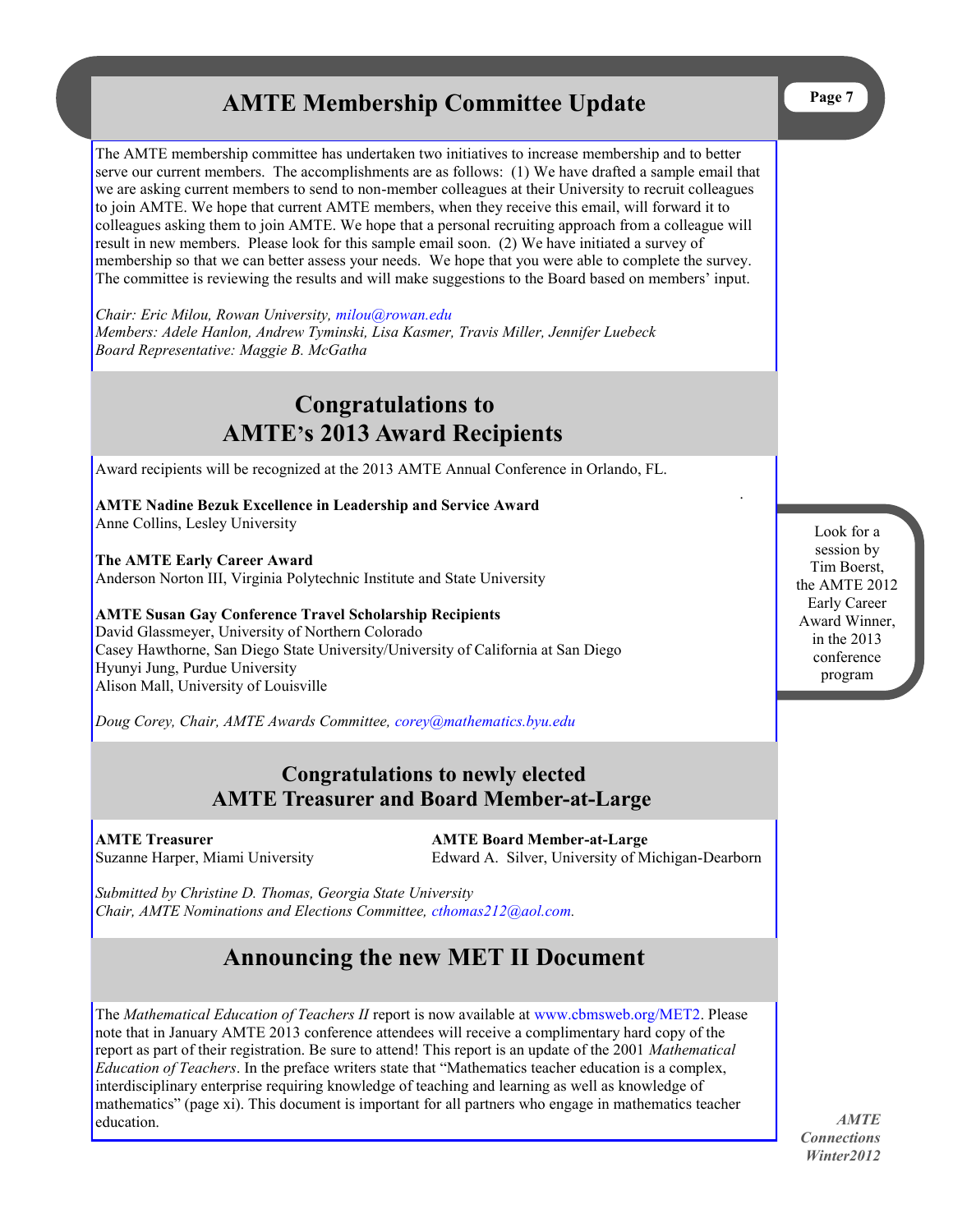## <span id="page-7-0"></span>**Updates from the Affiliates Connections Committee**

There will be a table at AMTE this year to share information about AMTE Affiliates. This table is a wonderful place to provide membership forms and information. If you are involved in an affiliate, please bring information to share with other members. If you are not involved in your local affiliate, we hope you will visit this table to learn if there is a local affiliate in your area.

We hope that those involved in their AMTE local affiliate will attend a special session organized just for AMTE Affiliates, *Connecting and Empowering AMTE Affiliates*, Friday, January 25, from 2:00pm - 3:15pm at the Rosen Plaza Hotel in Salon 3. This is an opportunity to connect with others, discuss common issues, gain new ideas, and share your needs with AMTE. If you have questions or would like more information, please contact the chair of the ACC, Megan Burton, [meb0042@auburn.edu.](mailto:meb0042@auburn.edu)

**Hoosier Association of Mathematics Teacher Educators** (HAMTE) now has 46 members representing 15 institutions across Indiana. HAMTE developed a formal response to the new teacher education guidelines in the state and is in early stages of collaborating with the Indiana Department of Education to provide statewide support for the implementation of *CCSSM*. In addition, HAMTE joined forces with the Indiana Council of Teachers of Mathematics (ICTM) for their fall conference, providing a series of research presentations and discussions related to mathematics teacher education.

**Missouri Mathematics Association for the Advancement of Teacher Training, (MAT)<sup>2</sup>, is hosting** two mini-conferences on November 30, 2012, in Columbia, MO, in conjunction with the Missouri Council of Teachers of Mathematics annual conference. The morning mini-conference will be for preservice teachers and will consist of a new-teacher panel, a key-note speaker and concurrent sessions by grade-level. The afternoon mini-conference will be for  $(MAT)^2$  members and any interested mathematics teacher educators. Sessions topics will include the Common Core State Standards and Missouri's new certification for Elementary Mathematics Specialists.  $(MAT)^2$  will hold its business meeting on November 30<sup>th</sup> as well. For more information, visit [https://sites.google.com/site/](https://sites.google.com/site/missourimatsquared/) [missourimatsquared/.](https://sites.google.com/site/missourimatsquared/)

The **Association of Maryland Mathematics Teacher Educators** met in August to discuss the role of mathematics teacher educators in STEM initiatives around the state of Maryland. Our next meeting will be in January and will focus on ways to help teachers learn to write good mathematical problems. Anyone interested in joining our group should contact Christy Graybeal at [graybeal@hood.edu.](mailto:graybeal@hood.edu)

There is new leadership in the **California Association of Mathematics Teacher Educators**. On November 2, Joanne Rossi Becker passed the CAMTE gavel to Margaret Kidd of California State University–Fullerton, who began her two year term at the end of our business meeting held at the California Mathematics Council‒South conference in Palm Springs, California. CAMTE presented two days of sessions in a CAMTE strand at the conference which included the business meeting and a CAMTE board retreat. The retreat resulted in goals and initiatives for CAMTE for 2013.

The Association of Mathematics Teacher Educators of Texas (AMTE–TX) met in July, 2012 at the annual Conference for the Advancement of Mathematics Teaching in Houston, Texas. A special strand of sessions focused on mathematics teacher education was organized during one day of the conference. Following these sessions, the AMTE–TX business meeting was held and goals for the organization were shared by incoming president, Trena Wilkerson. These included

- extend our presence as mathematics teacher educators in the state,
- increase membership across the state and expand ways of supporting our membership, and
- expand the governance of AMTE–TX to accomplish the work of the organization.

For information on joining AMTE–TX please contact [Trena\\_Wilkerson@baylor.edu](mailto:Trena_Wilkerson@baylor.edu) or visit the website at [www.amte-tx.org.](http://www.amte-tx.org.)

*Submitted by Sandi Cooper, AMTE Affiliates Director, Baylor University [Sandra\\_Cooper@baylor.edu](mailto:Sandra_Cooper@baylor.edu)*

**Annual Online Renewal for AMTE Affiliates Due:** January 11, 2013

Check the AMTE website for the latest on

- $-2013$ Conference Updates and Deadlines
- MTE Call for manuscripts

[www.amte.net](http://www.amte.net)

*AMTE Connections Winter 2012*